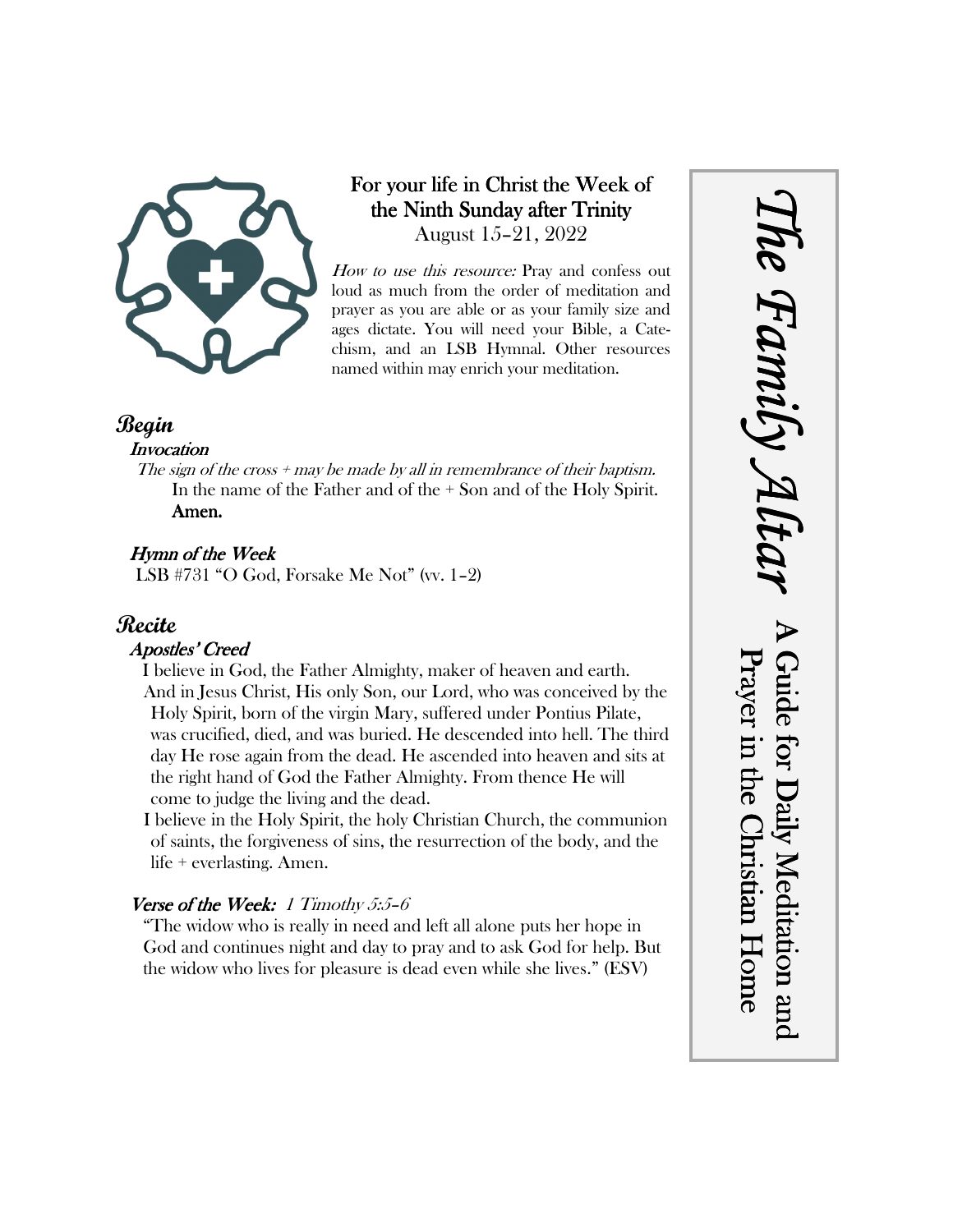# **Meditate**

|                | Mon.    | Tues.    | Wed. | Thurs.   | Fn.          | Sat.    | Sun.     |
|----------------|---------|----------|------|----------|--------------|---------|----------|
| <b>Morning</b> | .09     | 112, 113 | 115  | 117, 118 | $119:1 - 24$ | 119:49- | 119:89-  |
|                |         |          |      |          |              | 72      | 112      |
| Evening        | 10, 111 | 114      | 116  | 120, 121 | $119:25-$    | 119:73- | 119:113- |
|                |         |          |      |          | 48           | 88      | 136      |

Psalm: 60-Day Psalm Schedule

#### Daily Bible Stories

| Day       | <b>Week 50: New Testament Stories</b>                                     |  |  |
|-----------|---------------------------------------------------------------------------|--|--|
| Monday    | The Signs of the End $-$ Luke 21:5–19                                     |  |  |
| Tuesday   | The Destruction of Jerusalem and Signs of Christ's Coming - Luke 21:20-28 |  |  |
| Wednesday | The Parable of the Fig Tree - Luke 21:29-38                               |  |  |
| Thursday  | The Plot to Kill Jesus - John $11:45-57$                                  |  |  |
| Friday    | The Son of Man Must Be Lifted Up - John 12:27-41                          |  |  |
| Saturday  | Look Ahead to Sunday's Readings (see last page)                           |  |  |
| Sunday    | <b>Attend Divine Service</b>                                              |  |  |

# Daily Lectionary Readings

| August 15        | $2$ Sam 5:1-25, 1 Cor 8:1-13         |
|------------------|--------------------------------------|
|                  | (Ps18)                               |
| August 16        | 2 Sam 6:1-19, 1 Cor 9:1-23           |
|                  | (Ps $105/96$ )                       |
| August 17        | 2 Sam 7:1-17, 1 Cor 9:24-10:22       |
| <b>August</b> 18 | 2 Sam 7:18-29, 1 Cor 10:23-11:16     |
| August 19        | 2 Sam 11:1-27, 1 Cor 11:17-34        |
|                  | (Ps 51)                              |
| <b>August 20</b> | 2 Sam 12:1-25, 1 Cor 12:1-13         |
|                  | $2 Sam 13:1 - 19:4, (Ps 60 / 3)$     |
| <b>August 21</b> | 1 Kng 1:1-4, 15-35, 1 Cor $12:14-31$ |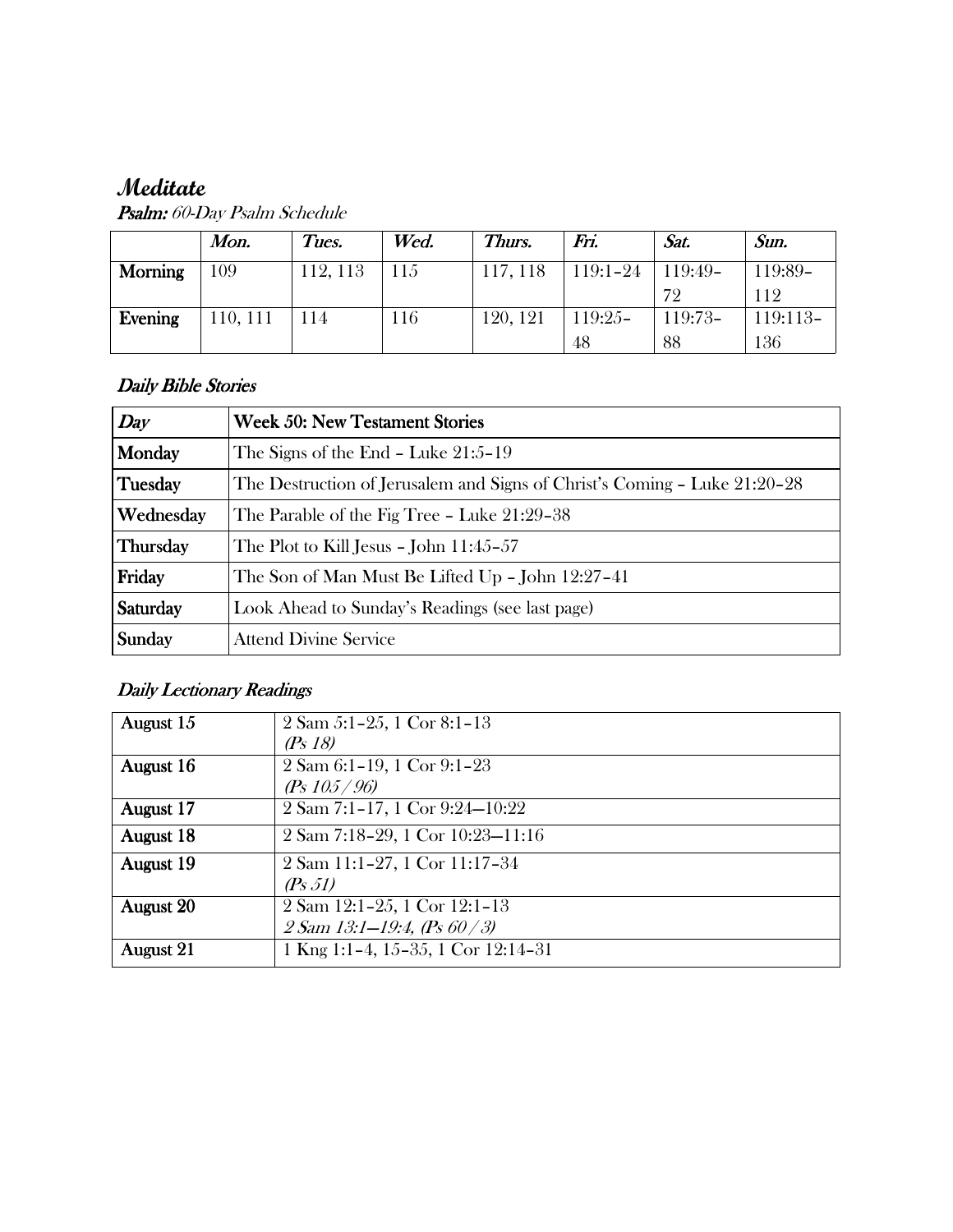# **Study**

#### The Catechism

Participants may choose to study the catechism at their own pace or follow along with the selected portion of the catechism for the week.

#### To Youth, To Widows, and To Everyone

Catechism In Depth 1991 Catechism: Page #39 2017 Catechism: Page #37



# **Pray**

Kyrie Lord, have mercy. Christ, have mercy. Lord, have mercy.

#### Lord's Prayer

#### Collect for the Week:

Let Your merciful ears, O Lord, be open to the prayers of Your humble servants; and that they may obtain their petitions, make them to ask such things as shall please You; through Jesus Christ, Your Son, our Lord, who lives and reigns with You and the Holy Spirit, one God, now and forever. Amen.

#### Daily Themes for Prayer

 Monday: Monday: Pray for faith to live in the promises of Holy Baptism; for one's calling and daily work; for the unemployed; for the salvation and well-being of our neighbors; for schools, colleges, and seminaries; for good government and for peace. Tuesday: Pray for deliverance against temptation and evil; for the addicted and despairing, the tortured and oppressed; for those struggling with besetting sins. Wednesday: Pray for marriage and family, that husbands and wives, parents and children live in ordered harmony according to the Word of God; for parents who must raise children alone; for our communities and neighborhoods. **Thursday:** Pray for the Church and her pastors; for teachers, deacons, deaconesses, and other church workers; for missionaries and for all who serve the Church; for fruitful and salutary use of the blessed sacrament of Christ's body and blood. **Friday:** Pray for the preaching of the holy cross of our Lord Jesus Christ and for the spread of His knowledge throughout the whole world; for the persecuted and oppressed; for the sick and dying. **Saturday:** Pray for faithfulness to the end; for the renewal of those who are withering in the faith or have fallen away; for receptive hearts and minds to God's Word on the Lord's Day; for pastors and people as they prepare to administer and receive Christ's holy gifts. Sunday: Pray for the joy of the resurrection among us; for the fruit of faith nourished by the Word and Sacraments.

Morning or Evening Prayer from the Catechism